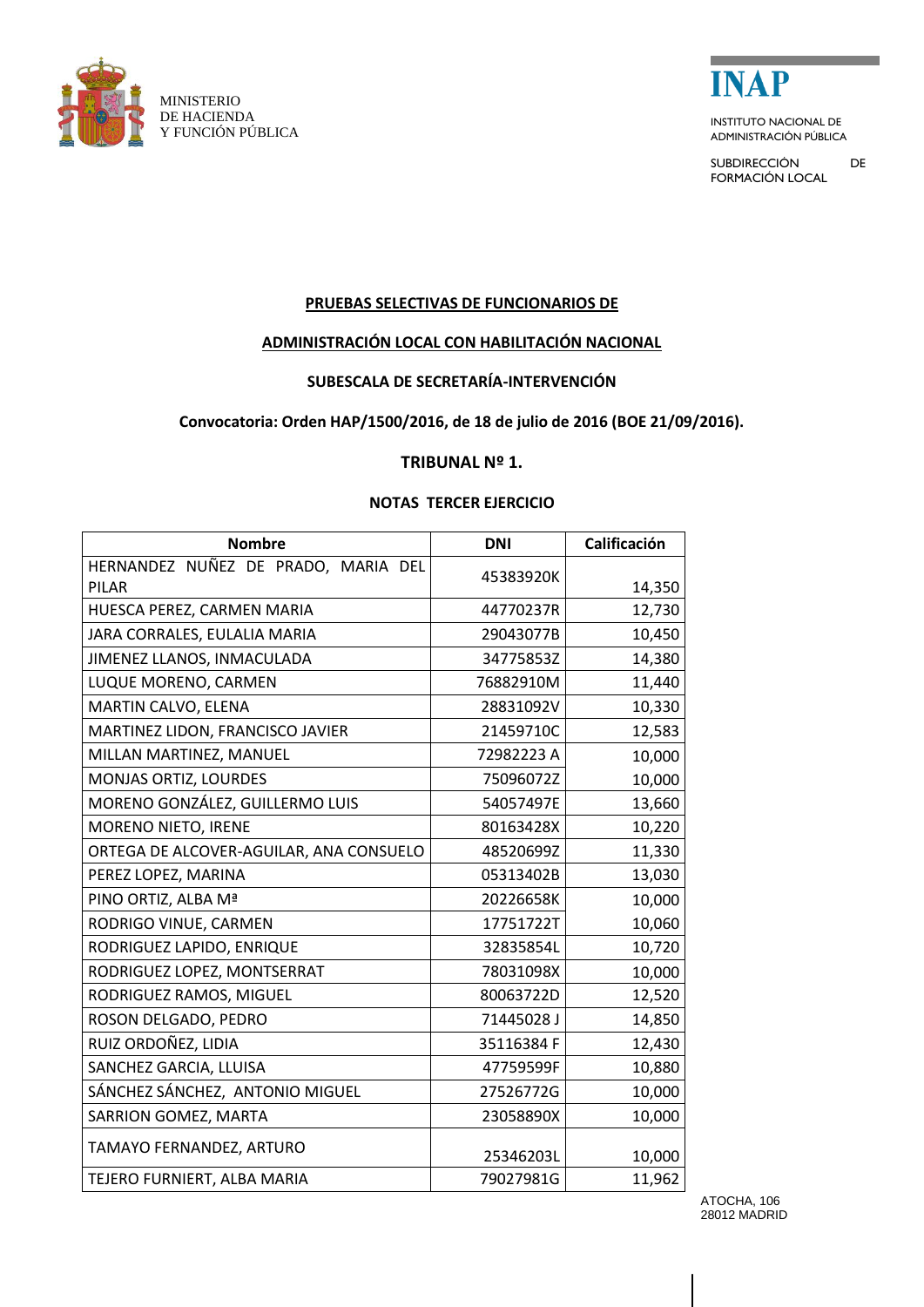

| TORRES NOGALES, JUAN JOSE      | 44787165R  | 15,262 |
|--------------------------------|------------|--------|
| URBIOLA IÑIGUEZ, ITZIAR        | 72795470X  | 12,700 |
| <b>URREA SERNA, BELEN</b>      | 74521751A  | 10,800 |
| ZAMORA MUÑOZ, JORGE            | 48593474 V | 10,800 |
| ALAMEDA MARTIN, GUILLERMO      | 44242743N  | 11,530 |
| ALCALDE LÓPEZ, DANIEL          | 77375664F  | 12,000 |
| ALVAREZ GAMA, CARMEN           | 49107037J  | 10,000 |
| ALVAREZ INES, JOSE MARIA       | 03147333J  | 11,060 |
| ALVAREZ TEXIDOR, ELENA         | 03932453M  | 10,650 |
| AMAYA GONZALEZ, MACARENA       | 45559670M  | 10,000 |
| AROCA ESCOBAR, CRISTINA        | 30999869 D | 10,870 |
| BELEÑA GOMEZ, MARIA JESUS      | 04607001D  | 10,000 |
| BENEITEZ ALONSO, ENRIQUE       | 07985499 Z | 10,300 |
| BERNAL LIZASOAIN, MARIA ISABEL | 41575563 G | 10,000 |
| CARDENAS LIZANA, MARIA JESUS   | 74660322E  | 11,200 |
| CASTILLA AGUERA, CARIDAD       | 23029533 R | 10,000 |
| CASTILLERO VERDU, MARIA PILAR  | 48653078M  | 10,800 |
| CASTILLO LOPEZ, SERGIO         | 74723580F  | 13,300 |
| CID POZA, MARIA TERESA         | 76715521X  | 12,200 |
| CORTÉS TORO, ÁLVARO            | 74888529 T | 13,550 |
| CRIADO GOMEZ, BERTA MARIA      | 03456620L  | 12,050 |
| DE-OSSORNO DE LA FUENTE, ROCÍO | 12379938 G | 13,730 |
| DUEÑAS ROMERO, LUIS MARIA      | 75102519K  | 11,830 |
| ESCARCENA MUÑOZ, CARMEN        | 09056227T  | 11,180 |